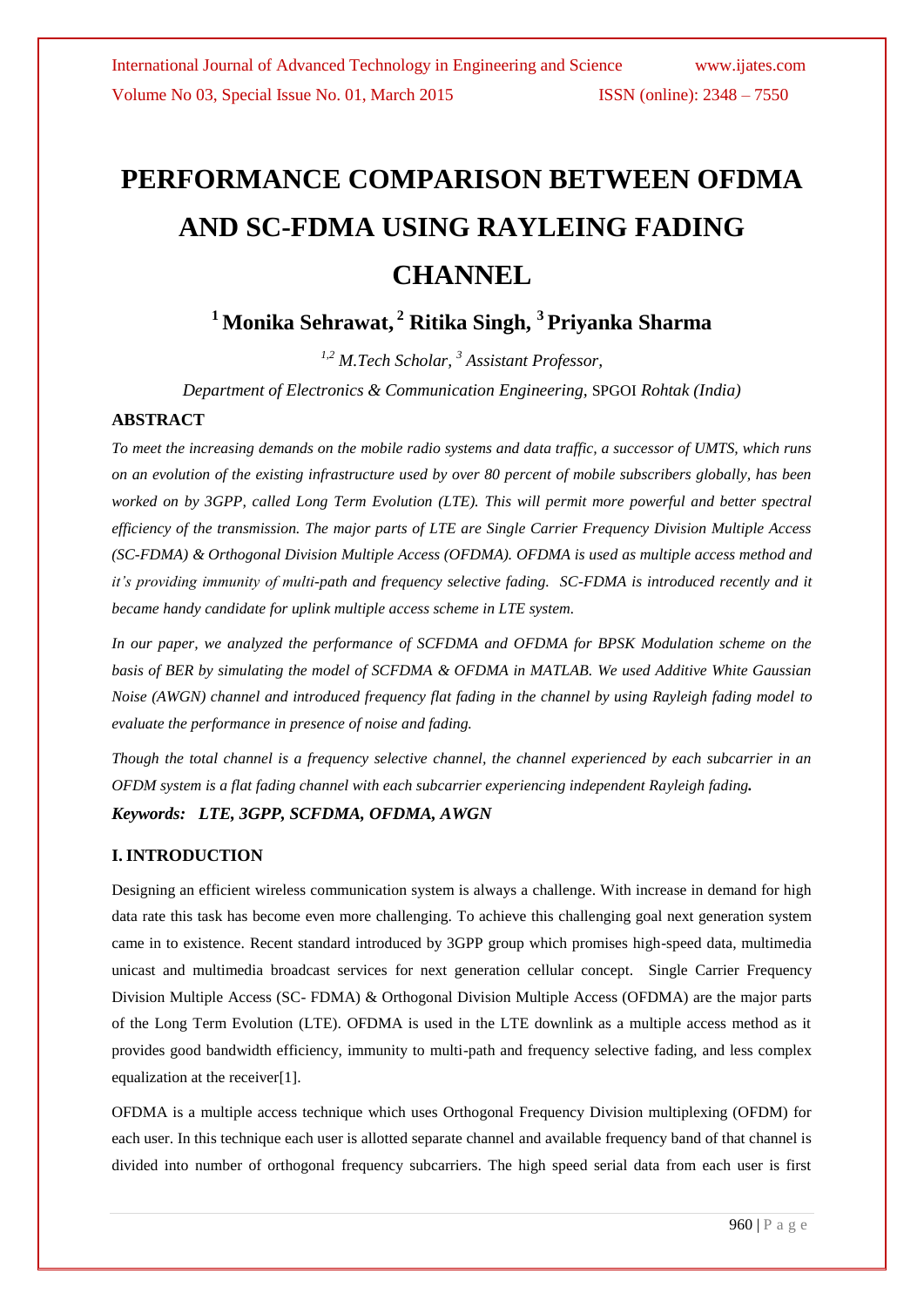converted into low speed parallel bit streams with increased symbol duration then it is modulated on each subcarrier using conventional modulation schemes. OFDMA allows achieving high data rate for each user. With little modification to air interface it can be deployed across different frequency bands. OFDMA reduce the effect of multipath fading because data from each user is modulated over several orthogonal frequencies rather than a fixed frequency for entire connection period. In addition, the OFDMA is bandwidth efficient as orthogonal frequency carriers with small spacing is used. All these advantage make it to be used in the downlink transmission of LTE[2][3]. OFDM is referred as multicarrier modulation. It uses multiple RF carrier signals at different frequencies which send some of the bits on each of the assigned channels. This seems to be similar to FDM but in the case of OFDM, total subcarriers are divided into sub channels and these sub channels are mapped to one single data/traffic source[4].

SC-FDMA is a multiple access method. Its structure is same as OFDMA with an addition of Fast Fourier Transform (FFT) block. The parallel data streams are first passed through FFT block then are modulated on subcarriers because of this the SC-FDMA is also called DFT-Precoded OFDM. The main difference between OFDMA and SC-FDMA is, in OFDMA, each data symbol is carried on a separate subcarrier while, in SC-FDMA, multiple subcarriers carry each data symbol due to mapping of the symbols' frequency domain samples to subcarriers. As SC-FDMA is derived from OFDMA it has same basic advantages as OFDMA but the spreading of each data symbol over multiple subcarriers gives it the profound advantage of lower PAPR value as compare to that of OFDMA. Hence PAPR is a useful parameter for uplink it is used in uplink transmission [4][5].

SC-FDMA one extra module DFT is added before IFFT module in the transmitter chain and IDFT is added in the receiver chain. This converts OFDM chain into SC-FDMA chain. Without this two modules the chain is referred as OFDM transmit and receive chain. SC-FDMA system usually will have low PAPR (Peak to Average Power Ratio) compare to OFDM system. SC-FDMA system is less sensitive to frequency offset compare to OFDM system.

Our objective of this work is to analyze the performance system by considering two multiple access techniques (SC-FDMA and OFDMA) with adaptive modulation techniques BPSK. We have considered BER parameters to evaluate the performance of LTE. We have considered these parameters because they are vital in communication systems and we have achieved our results by simulating the OFDMA and SC-FDMA models in MATLAB [5][6].

#### **II. EXPERIMENTAL APPROACH**

In OFDMA transmitter, the high speed serial data from each user is first converted in to low speed parallel data streams. This increases the symbol duration which reduce the Intersymbol Interference (ISI) at the receiver. Then the parallel data streams are passed through modulator, where adaptive modulation schemes BPSK, is applied. This modulated data streams are then mapped to orthogonal subcarriers by dividing the available spectrum into number of orthogonal frequency subcarriers. This makes the time domain data stream from user a frequency domain data stream or signal as at different frequency different low speed data stream will be present. The IFFT stage converts these complex data streams into time domain and generates OFDM symbols. A guard band or cyclic prefix (CP) is inserted between OFDMA symbols in order to cancel the ISI at the receiver. The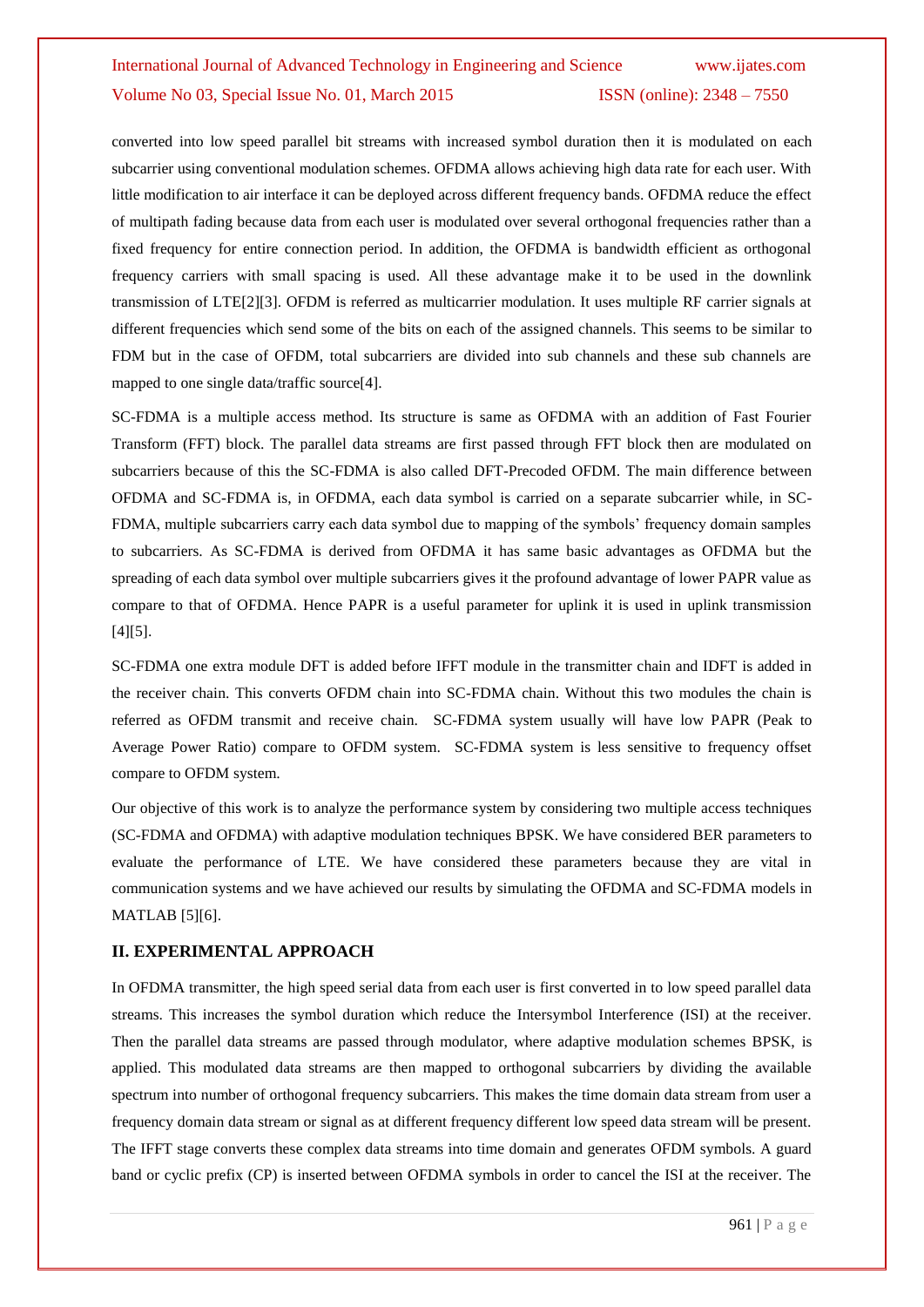CP is inserted by taking some part from end of the OFDM symbol and putting it at the start of the symbol as shown in figure 2.1. The duration of these CP should be greater than the channel impulse response or delay spread. After appending CP the data streams are converted to a serial data stream to be transmitted in the channel[8][9].



**Figure 1: Inserting Cyclic prefix (CP)**

At the receiver, the inverse processes of the transmitter occur. The serial data is converted to parallel data streams, CP is removed from each symbol and FFT stage converts the OFDM symbols in to frequency domain followed by subcarrier de-mapping and demodulation. Finally parallel data streams are converted to high speed serial data stream shows the block diagram of the model we used to simulate OFDMA system[10]. We wrote a MATLAB program to simulate the model shown in Figure 2.



**Figure 2: Block diagram of the OFDMA system mode**

In SC-FDMA transmitter, after modulating parallel low speed data streams, the transmitter groups the modulated symbols into a block of *N* symbols. An *N*-point FFT block transforms these symbols in time domain into frequency domain. The frequency domain samples are then mapped to a subset of *M* subcarriers where *M* is typically greater than *N*. Similar to OFDMA, an IFFT block is used to generate the time-domain samples of these subcarriers, which is followed by appending cyclic prefix and parallel to serial conversion.

At the receiver just the opposite processes take place. Serial to parallel conversion, removing CP, taking FFT to convert to frequency domain, sub-carrier demapping followed by IFFT and demodulation[11].



**Figure 3: Block diagram of the SC-FDMA system model**

Figure 3 shows the block diagram of the model we used to simulate SC-FDMA system. The model is same as that of OFDMA except an FFT block is inserted before sub-carrier mapping at the transmitter while an IFFT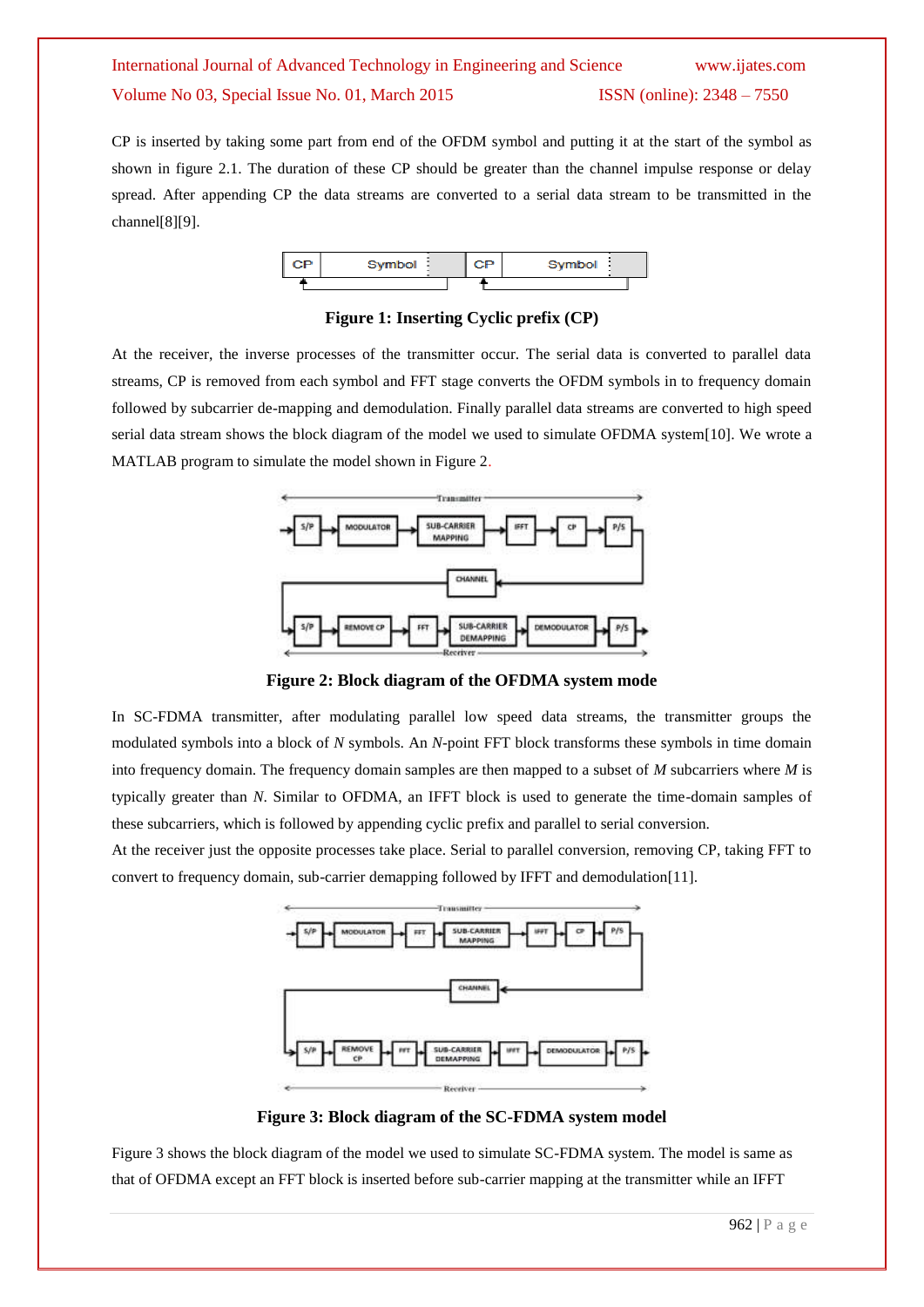block is placed after sub-carrier demapping at the receiver. The steps for creating the program to simulate the model are same as that of OFDMA except we took FFT before sub-carrier mapping and IFFT after sub-carrier demapping.



**Figure 4: Comparison between SC-FDMA and OFDMA**

The block diagram of SC-FDMA and OFDMA system in Figure 4 mentions modules unique to the SC-FDMA and in common with OFDMA system. As mentioned DFT before IFFT of OFDMA and IDFT after DFT of OFDMA system makes it SC-FDMA. The main contribution of this work is the analysis of the performance, in terms of BER and spectral efficiency, of a SC-FDMA system over fading channels. We paid special attention to the Rayleigh fading channel, which can be seen as a particular case of Nakagami-*μ* fading channel [12][13]. The obtained results were first validated through simulations and, then, compared to those obtained with OFDMA. These comparisons allow us to determine the difference in performance between both technologies. Other contributions made during the development of this work are listed next [15] .

### **III. DESIGN & PARAMETERS**

OFDM also has many advantages compare to SC-FDMA. Frequency selective fading will be able to affect few of the sub channels/subcarriers and not entire band. OFDM overcomes effect of ISI occurring mostly in multipath channel environment. OFDM is used to achieve high data rate over single carrier system. Due to multiple carriers OFDM leads to high PAPR (Peak to Average Power Ratio) to overcome PAPR scrambler (randomizer) is used in OFDM based systems which spread the energy across wide bandwidth. There are various techniques to reduce the PAPR the same is explained in PAPR article. OFDMA transmits 4 qpsk symbols in parallel, one data symbol per subcarrier. SC-FDMA transmits qpsk symbols in the series but at 4 times the rate compare to OFDMA. Here qpsk symbol occupy much wider bandwidth about M x 15KHz where M is no. subcarriers

The BER is ratio of number of error bits and total number of bits transmitted. It is given by the following formulae.

BER = Number of Error Bits / Total Number of Transmitted Bits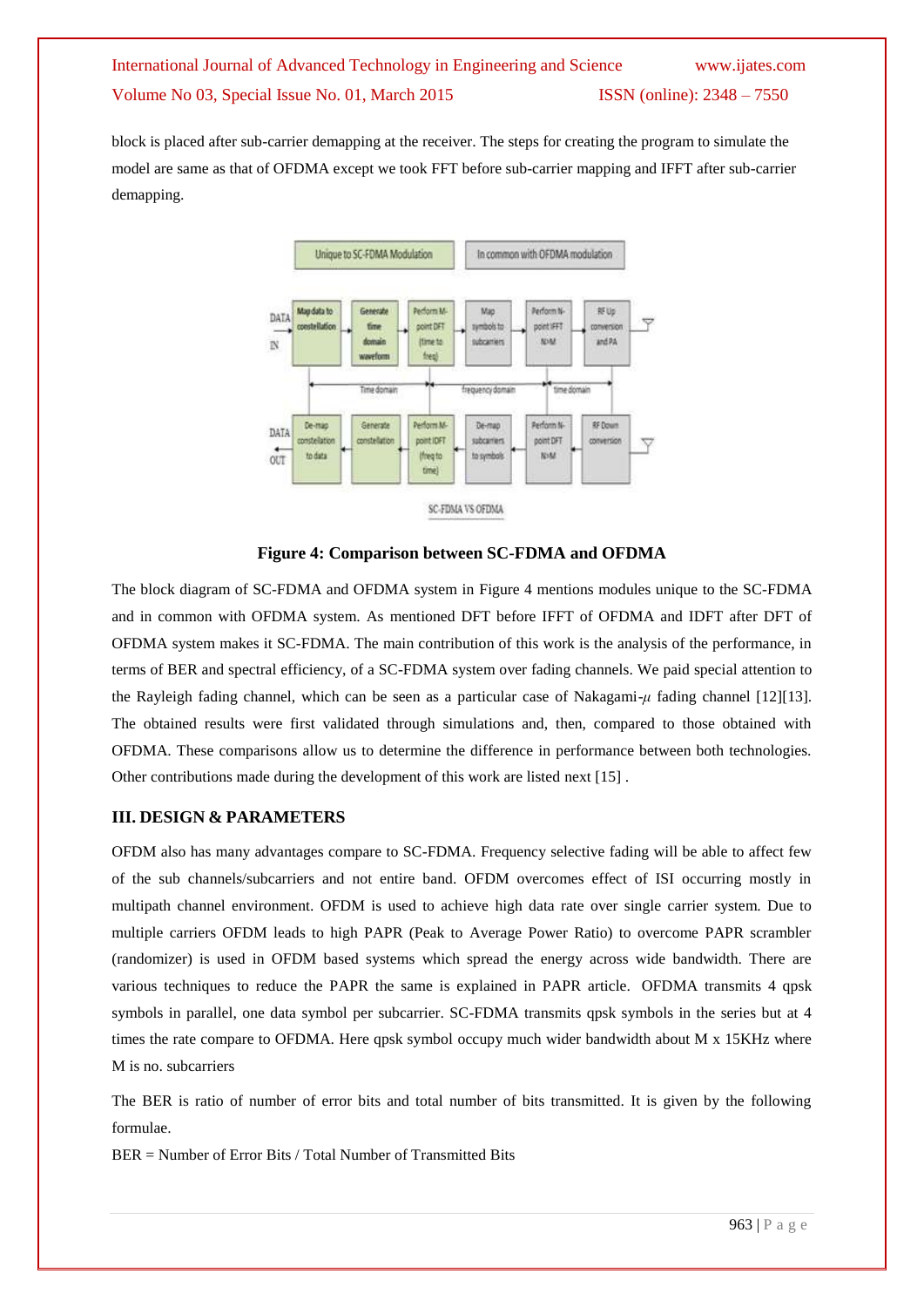To plot BER performance first we simulated the developed model, calculated BER for different Signal to Noise Ratio (SNR) values using the above formulae and then we plotted these values against corresponding SNR values[4][5][9][16].

The relation between **symbol energy** and the **bit energy** Eb/No and Es/No in OFDM is as follows

$$
\frac{E_s}{N_0} = \frac{E_b}{N0} \left( \frac{nDSC}{nFFT} \right) \left( \frac{Td}{Td + Tcp} \right)
$$

*Expressing in decibels,*

$$
\frac{E_s}{N_0}dB=\frac{E_b}{N0}dB+10log_{10}\left(\frac{nDSC}{nFFT}\right)+10log_{10}\left(\frac{Td}{Td+Tcp}\right)
$$

| <b>PARAMETERS</b>      | <b>ASSUMPTION</b>                |
|------------------------|----------------------------------|
| Number of Sub-carriers | 64                               |
| CP Length              | ٠                                |
| Range of SNR in dB     | $0$ to $35$                      |
| Modulation             | <b>BPSK<sub>t</sub></b>          |
| Data Block Size        | 16                               |
| Channel                | AWGN Channel                     |
| System Bandwidth       | 5 MHz                            |
| FFT and IFFT size      | 64                               |
| Fading                 | Rayleigh (frequency flat) fading |

It is imperative that OFDMA is multi-carrier system with one data symbol carried over by one subcarrier; while SC-FDMA is a single carrier system where in each qpsk symbol is carried by one much wider bandwidth subcarrier. Refer difference between SC vs OFDM page to understand concepts of Single Carrier (SC) vs OFDM. Though symbol length remains same in both OFDMA and SC-FDMA which is about 66.7µS; SC-FDMA symbol contains more than one sub-symbol which represents qpsk data symbols. Parallel multiple data symbol transmission will lead to higher PAPR (Peak to Average Power Ratio) in the OFDMA system. In SC-FDMA, PAPR is same as that of original qpsk data symbols as M qpsk data symbols are transmitted in series at M time's rate compare to OFDMA[17].

SC-FDMA is widely used in LTE subscriber terminals in the transmit path and its variant OFDMA is used in the eNodeB downlink (or receive path of LTE subscribers). While OFDM is used in many broadband technologies such as wimax-16d/16e, WLAN-11a/11n/11ac

#### **IV. DISCUSSION AND RESULT**

Following are the steps or algorithm we followed while writing the program to simulate the model.

- 1. First we generated binary stream of data.
- 2. We converted this stream of data in to number of parallel streams of data.
- 3. We modulated these streams of data using different modulation schemes.(we used BPSK)
- 4. Then these modulated streams of data are mapped to different sub-carriers.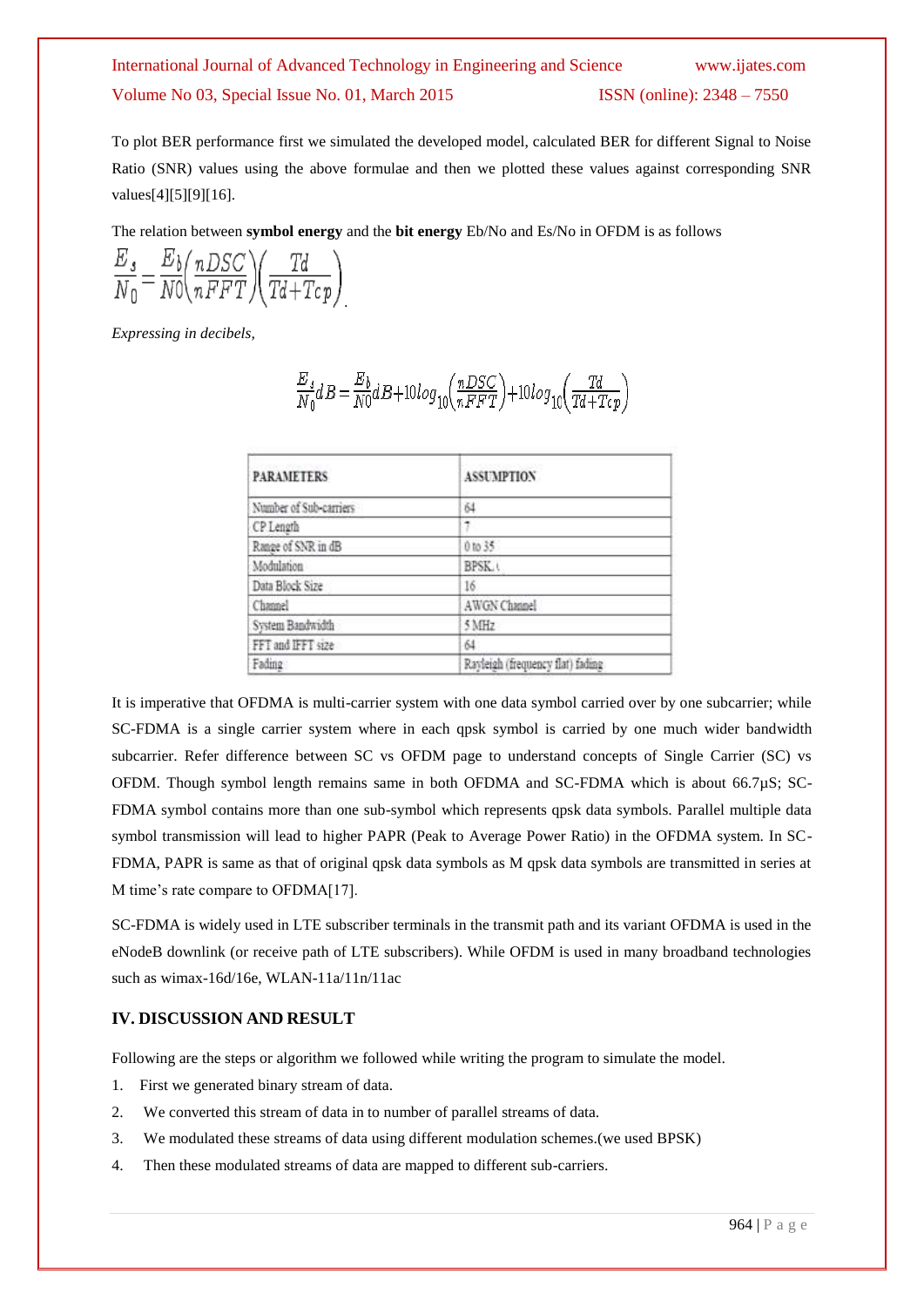- 5. Then we took the IFFT of these mapped streams of data
- 6. CP was appended by taking some portion from end of each symbol and adding it at the beginning of the symbol.
- 7. Then the resultant parallel streams were converted to long serial data stream.
- 8. Then we created an AWGN channel by using a built in function in MATLAB in which the noise level is described by SNR per sample, which is one input parameter to the function.
- 9. We passed serial data stream through this channel (function).
- 10. For Rayleigh fading channel simulation we introduced fading using a built in function in MATLAB for Rayleigh frequency flat fading.
- 11. Corrupted data from channel were then converted to parallel data streams.
- 12. From each symbol CP were removed.
- 13. Then FFT of the streams were taken.
- 14. Data streams were de-mapped from the subcarriers.
- 15. Demodulations of data streams were done.
- 16. Finally parallel data streams were converted to serial data stream.





Fig 5: BER for SCFDMA Fig 6: Vs BER for OFDMA

### **V. CONCLUSION & FUTURE WORK**

BER is the key parameter for indicating the system performance of any data link. In our paper we analyzed that for different values of SNR, the BER increases for high order modulation in both the multiple access techniques (OFDMA and SC-FDMA) used in next generation system and hence it is easily affected by the noise. BER Performance of SC-FDMA and OFDMA are very similar but a part of them SCFDMA have good performance as compare to the OFDMA

For future prospect we can add more modulation scheme and also calculate more parameter such as Peak to Average Power Ratio**,** congestion and many more**.**

### **VI. ACKNOWLEDGMENT**

This research was supported by the SPGOI Rohtak under their strategic award program. I am thankful to Priyanka Sharma for their support and proper giddiness